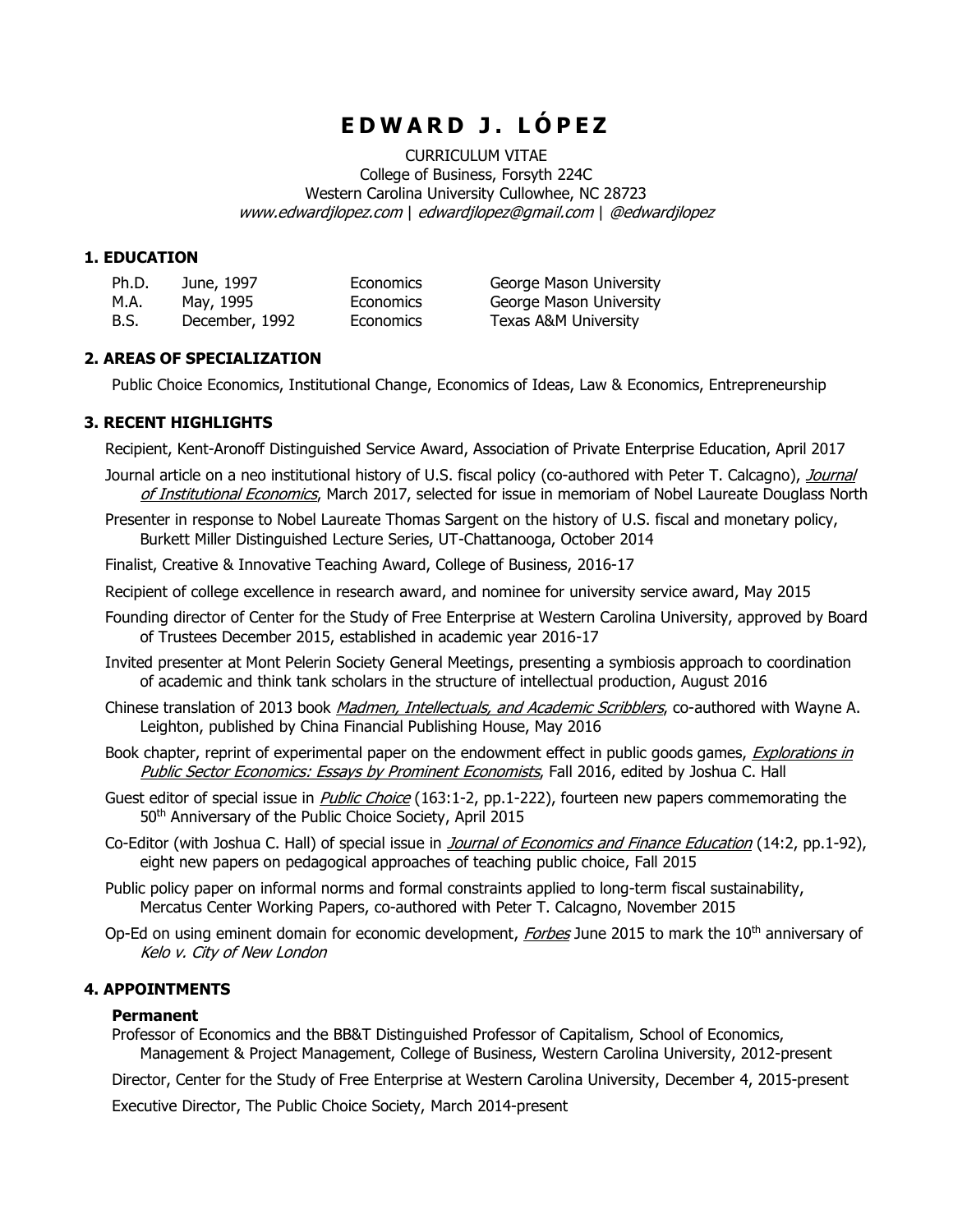Associate Professor of Law & Economics, San José State University, 2007-2012 Assistant Professor of Law & Economics, 2005-2007

Assistant Professor of Economics, University of North Texas, 1998-2005

Manager, Public Policy Programs, Mercatus Center, 1994-1996

Professional Staff Member, Joint Economic Committee, US Congress, 1993-1994

#### **Visiting**

Visiting Scholar, Social Philosophy & Policy Center, Bowling Green State University, Summer 2010

Scholar in Residence, Liberty Fund, Inc., 2007-2008

Visiting Scholar, Center for Study of Public Choice, Summer 2001

Earhart Post Doctoral Fellow, Department of Economics, George Mason University, 1997-1998

## **5. PROFESSIONAL SERVICE APPOINTMENTS & AFFILIATIONS**

Past President (2012-2014), The Public Choice Society

Past President, Association of Private Enterprise Education (Director 2014-present; Of Counsel 2012-14; President 2010-11; Vice President 2009-10; Director 2006-09)

Regional Editor for the Americas, Journal of Entrepreneurship & Public Policy, 2010-present

Adjunct Program Officer, Economics Discipline, Institute for Humane Studies, 2014-2015

Co-Editor for Economics, Journal of Economics and Finance Education, 2009-2012

Editorial Advisory Board, American Journal of Entrepreneurship 2008-present

Program Officer, Academic Programs, Institute for Humane Studies, 2008-2009

Research Fellow, The Independent Institute, 2006-present

Research Advisory Board, Pacific Research Institute, 2008

Member, American Economic Association; Association of Private Enterprise Education; Mont Pelerin Society; Society for Development of Austrian Economics; Southern Economic Association; The Public Choice **Society** 

## **6. PUBLICATIONS**

#### **Peer-Reviewed Books** (2)

Wayne A. Leighton and Edward J. López, Madmen, Intellectuals and Academic Scribblers: The Economic Engine of Political Change, © Stanford University Press. 2013

- Note: Written for general audiences, *Madmen* offers an intuitive history of political-economic ideas followed by a new framework for understanding political change as a tension between ideas vs. interests in shaping institutions.
- Madmen has been reviewed in numerous blogs, popular outlets including Barron's and Forbes, and academic journals including Public Choice, Review of Austrian Economics, Independent Review, Journal of Entrepreneurship & Public Policy, and more.
- Madmen has been the topic of academic panel discussions at Western Carolina University's Free Enterprise Speaker Series (November 2012), The Cato Institute (January 2013), The Public Choice Society annual meetings (March 2013), Association of Private Enterprise Education annual meetings (April 2013 and April 2014), and more. Book presentations have been made at dozens of events across the United States and internationally.

A Chinese translation of *Madmen* was published by China Financial Publishing House, May 2016.

Edward J. López (editor), *The Pursuit of Justice: Law and Economics of Legal Institutions*, Foreword by Robert D. Tollison, © Palgrave Macmillan and The Independent Institute, 2010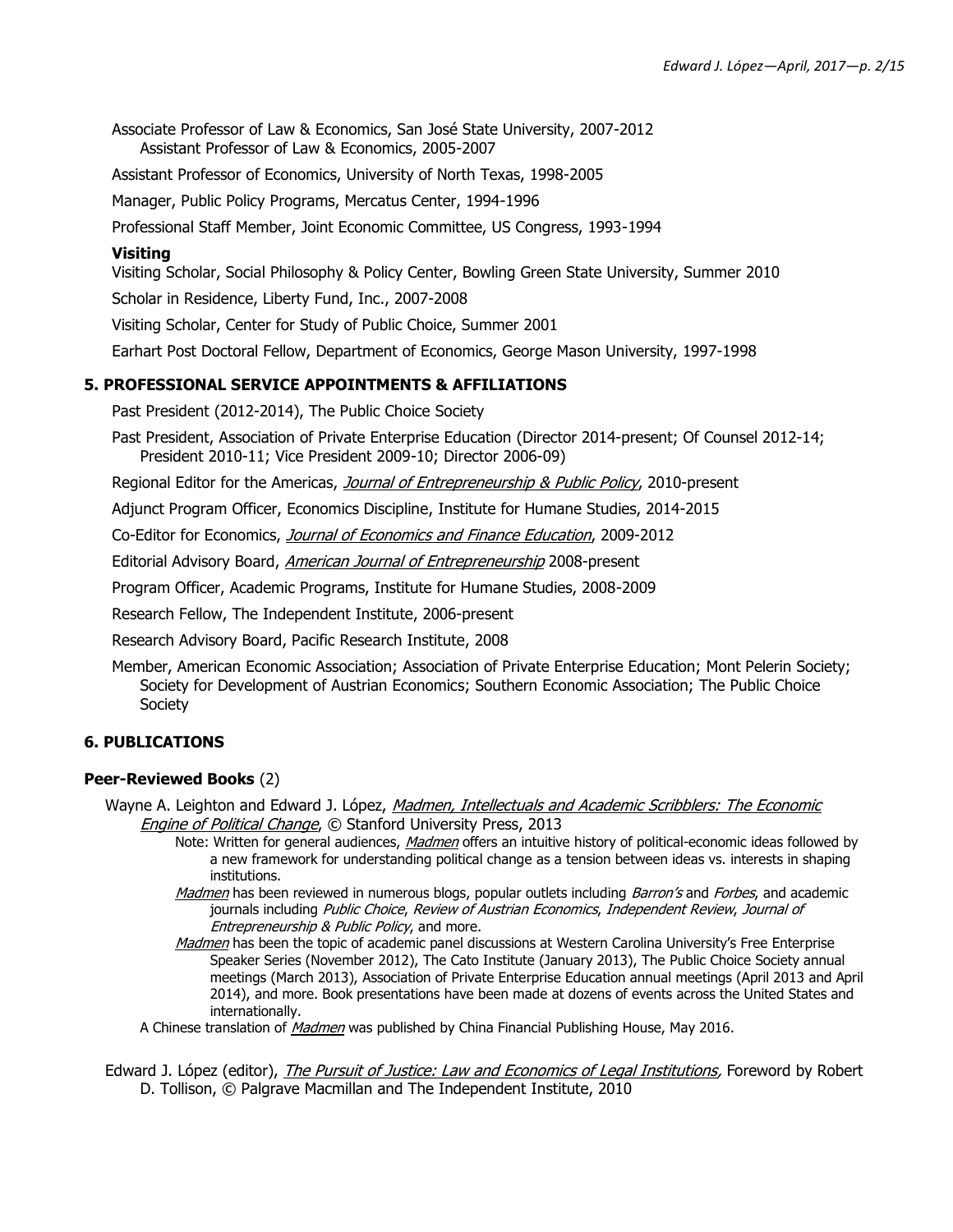Pursuit is an edited volume of 11 original papers and editor's introduction that analyze key decision-makers in the legal system, including judges, prosecutors, forensics experts, and others. Institutional arrangements can improve the incentive structures of key decision-makers, improving justice. Also in e-book: <http://www.palgraveconnect.com/pc/doifinder/10.1057/9780230109490>

Pursuit has been reviewed in academic journals Public Choice (2011); Regulation (Winter 2010-2011, pp.46-49); and *Laissez-Faire* (2012).

Pursuit was the topic of a book panel before a paid live audience with Internet streaming. Co-panelists: Professor David D. Friedman (Santa Clara University) and Chief Judge Alex Kozinski (Ninth District Federal Court), Date: December 9, 2010, Oakland, CA:<https://www.youtube.com/watch?v=kSkGMobU0YI>

## **Peer-Reviewed Journal Articles** (23)

- Peter T. Calcagno and Edward J. López, "Informal Norms Trump Formal Constraints: The Evolution of Fiscal Policy Institutions in the United States," Journal of Institutional Economics 13:1 (Nobel Laureate Douglass C. North Memorial Issue), March 2017, pp.211-242, DOI: https://doi.org/10.1017/S1744137416000321
- Edward J. López and J. R. Clark, "The Problem With the Holdout Problem," Review of Law & Economics 9(2), September 2013, pp.151-167
- Peter T. Calcagno and Edward J. López, "Divided We Vote," Public Choice 151, January 2012, pp.517-536
- Edward J. López and David J. Molina, "Third-Degree Price Discrimination: Apology Not Necessary," Atlantic Economic Journal 38:4, December 2010, pp.383-397
- Edward J. López, "Who Will Deregulate the Deregulators?" Public Choice 142:3/4, March 2010, pp.379-84
- Edward J. López, R. Todd Jewell and Noel D. Campbell, "Pass a Law, Any Law, Fast! State Legislative Responses to the Kelo Backlash," Review of Law & Economics 5:1, May 2009, pp.101-135
- Noel D. Campbell and Edward J. López, "Paying Teachers to Earn Advanced Degrees: Evidence on Student Performance in Georgia," The Journal of Private Enterprise, 29:1, Fall 2008, pp.33-49
- Edward J. López and Carlos D. Ramírez, "Mr. Smith and the Economy: The Influence of Economic Conditions on Individual Legislator Voting," Public Choice 136:1, July 2008, pp.1-17
- R. Kenneth Godwin, Edward J. López, and Barry J. Seldon, "Allocating Lobbying Resources between Private and Collective Rents," Political Research Quarterly 61:2, June 2008, pp.345-59
- Noel D. Campbell, Edward J. López and Tammy Rogers, "Incumbent Deviations from Constituents: Further Tests," Journal of Political Science, 31, 2008, pp.33-53
- Edward J. López, "Congressional Trends to Tax and Spend," Open Journal of Political Science 1, Winter 2008, pp.38-43
- Edward J. López and R. Todd Jewell, "Strategic Institutional Choice: Voters, States, and Congressional Term Limits," Public Choice 132:1-2, July 2007, pp.137-57
- Edward J. López and Sasha M. Totah, "*Kelo* and its Discontents: The Worst (or *Best*?) Thing to Happen to Property Rights," The Independent Review, XI:3, Winter 2007, pp.397-416
- R. Kenneth Godwin, Edward J. López, Barry J. Seldon, "Incorporating Policymaker Costs and Political Competition into Rent-Seeking Games," Southern Economic Journal 73:1, July 2006, pp.37-54
- Edward J. López and Carlos D. Ramírez, "Party Polarization and the Business Cycle in the United States," Public Choice 121:3-4, December 2004, pp.413-430
- Edward J. López and Daniel Sutter, "Ignorance in Congressional Voting? Evidence from Policy Reversal on the Endangered Species Act," Social Science Quarterly 85:4, December 2004, pp.891-912
- Edward J. López and Noel D. Campbell, "Do Legislators Pay to Deviate From Constituents?" *Eastern Economic* Journal 30:3, Summer 2004, pp.349-63
- Edward J. López, "Term Limits: Causes and Consequences," Public Choice 114:1-2, January 2003, pp.1-56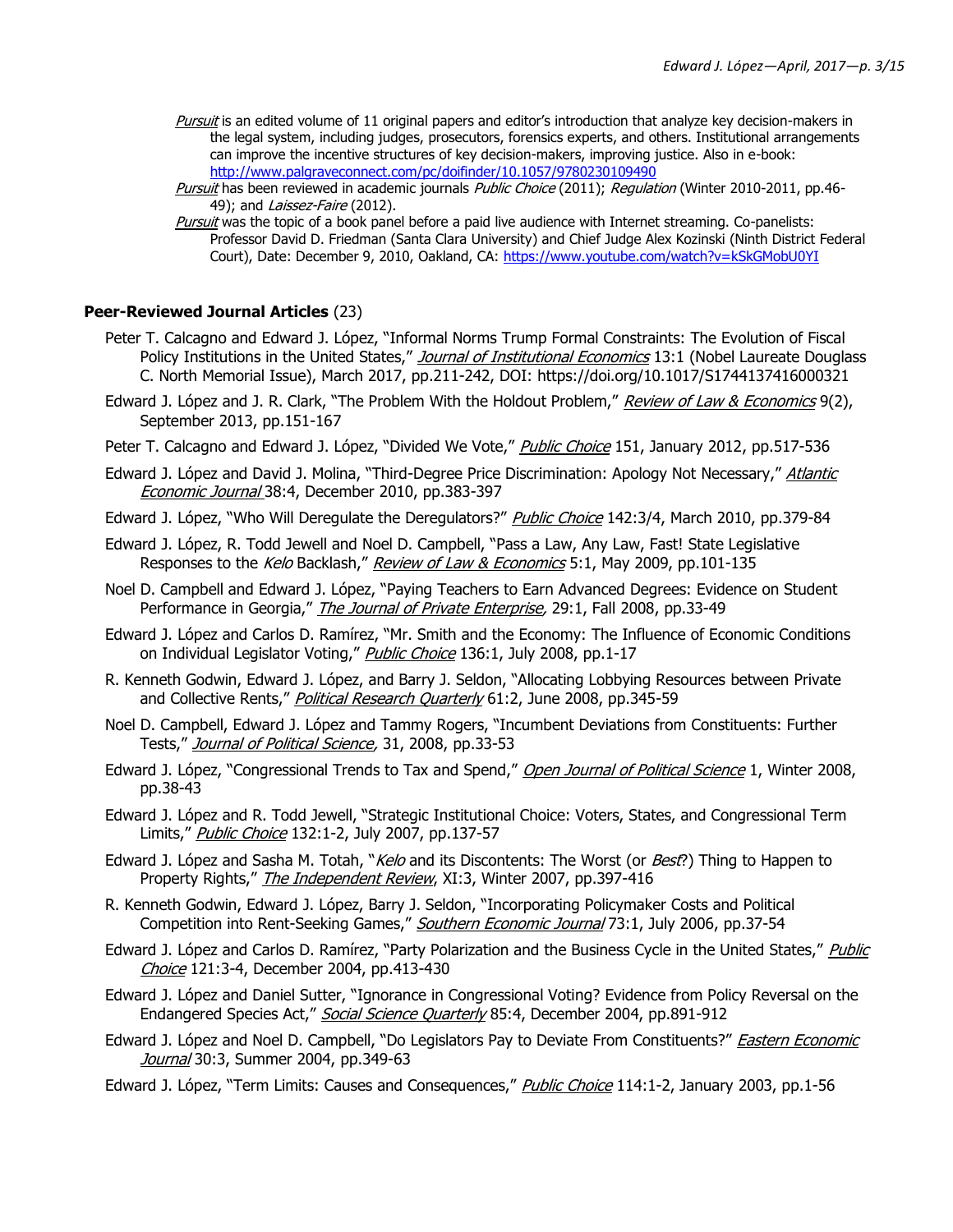Edward J. López, "Congressional Voting on Term Limits," Public Choice 112:3-4, Sept. 2002, pp.405-431

- Edward J. López, "The Legislator as Political Entrepreneur: Investment in Political Capital," Review of Austrian Economics 15:2-3, Summer 2002, pp.211-228
- Peter J. Boettke and Edward J. López, "Austrian Economics and Public Choice," Review of Austrian Economics 15:2-3, Summer 2002, pp.111-119
- Wayne A. Leighton and Edward J. López, "Committee Assignments and the Cost of Party Loyalty," Political Research Quarterly 55:1, March 2002, pp. 59-90

Edward J. López, "New Anti-Merger Theories: A Critique," Cato Journal 20:3, Winter 2001, pp.359-378

## **Editor of Journal Symposia, with Introductions** (4)

- Edward J. López (guest editor of special issue), *Symposium on the 50<sup>th</sup> Anniversary of the Public Choice* Society, Public Choice 163:1-2, pp.1-222, April 2015 (14 commissioned plenary papers)
- Joshua C. Hall and Edward J. López (co-editors of special issue), Symposium on Ways of Teaching Public Choice, Journal of Economics and Finance Education 14:2, pp.1-92, Fall 2015 (eight peer-reviewed articles)
- Joshua C. Hall and Edward J. López (co-editors of special issue), Symposium on Teaching Austrian Economics, Journal of Economics and Finance Education 10:1, Summer 2011 (seven peer-reviewed articles)
- Peter J. Boettke (co-editor) and Edward J. López (quest co-editor of special issue), *Special Issue on Austrian* and Public Choice Economics, Review of Austrian Economics 15:2-3, Summer 2002 (nine peer-reviewed articles)

# **Think Tank Policy Papers** (2)

- Peter T. Calcagno and Edward J. López, "The Evolution of Federal Budget Rules and the Effects on Fiscal Policy: How Informal Norms Have Trumped Formal Constraints," Mercatus Center Working Paper, November 12, 2015, [http://mercatus.org/publication/federal-budget-rules-and-fiscal-policy-informal](http://mercatus.org/publication/federal-budget-rules-and-fiscal-policy-informal-norms)[norms](http://mercatus.org/publication/federal-budget-rules-and-fiscal-policy-informal-norms)
- Tom Means, Edward P. Stringham and Edward J. López, "Below-Market Housing Mandates as Takings: Measuring Their Impact," Policy Report, The Independent Institute, November 2007, [https://www.independent.org/pdf/policy\\_reports/2007-11-09-housing.pdf](https://www.independent.org/pdf/policy_reports/2007-11-09-housing.pdf)

## **Book Chapters Contributed** (9)

- Edward J. López and W. Robert Nelson, "The Endowment Effect in a Public Good Experiment" in Joshua C. Hall (Editor), Explorations in Public Sector Economics: Essays by Prominent Economists, Springer 2016
- Edward J. López, "Making Property Rights Stronger in Tennessee: Limiting Discretionary Powers of Eminent Domain," 2012, in J. R. Clark (editor), Freedom and Prosperity in Tennessee
- Edward J. López, "Property Takings in Developed Versus Developing Countries: Economics, Politics and the Limits of the Holdout Problem," in Emily Chamlee-Wright (editor) The Annual Proceedings of The Wealth and Well-Being of Nations, vol.2, 2011
- Edward J. López, "An Introduction to The Pursuit of Justice," in Edward J. López (editor), The Pursuit of Justice: Law and Economics of Legal Systems, New York: Palgrave Macmillan, 2010
- Tom Means, Edward Peter Stringham and Edward J. López, "Below-Market Housing Mandates as Takings: Measuring Their Impact," in Bruce Benson (editor) Property Rights: Eminent Domain and Regulatory Takings Re-examined, New York: Palgrave Macmillan, 2010
- Edward J. López, "The Law and Economics of Property and Contract," in Russell S. Sobel (editor) The Rule of Law, Public Policy Foundation of West Virginia, 2009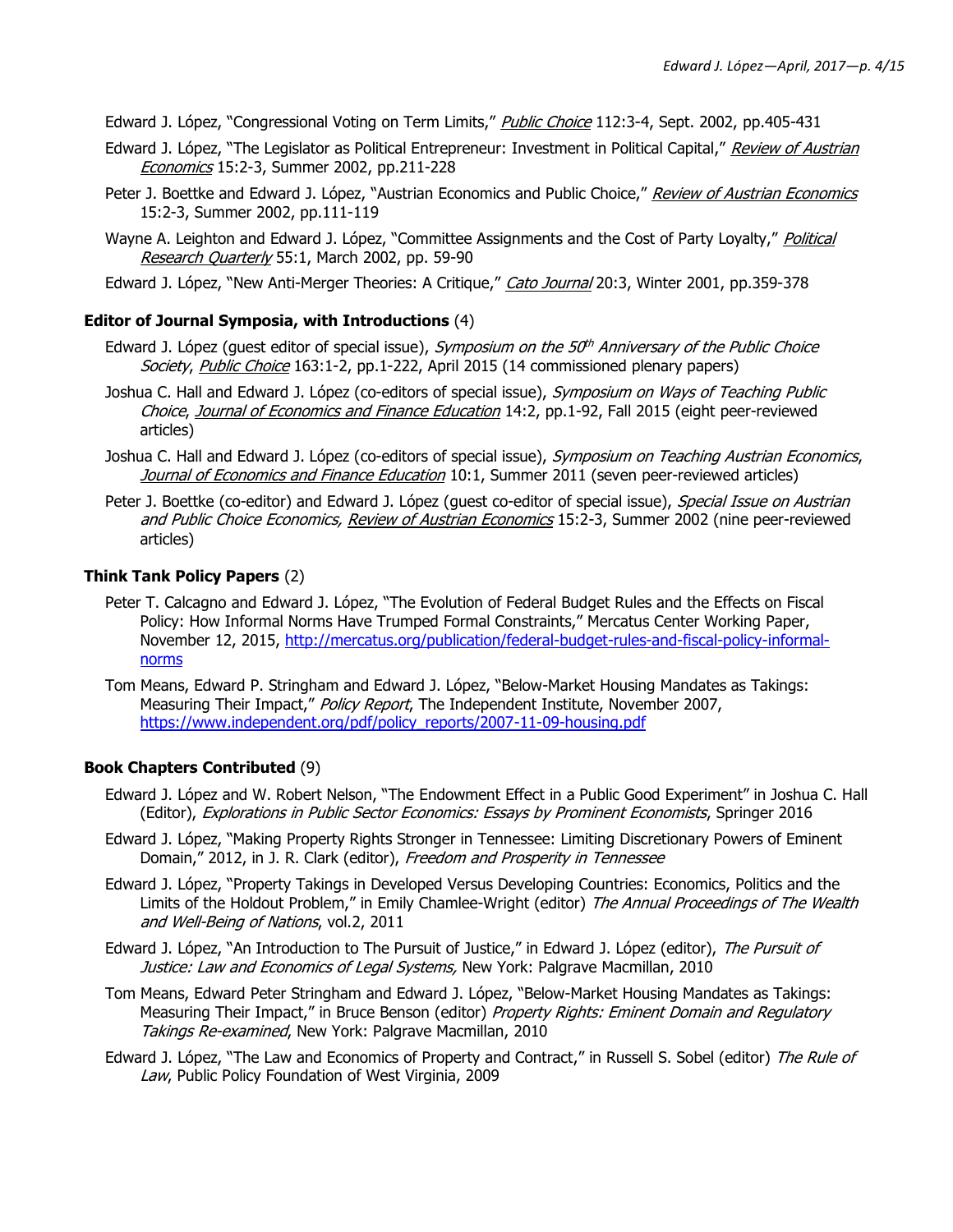- Edward J. López, Carrie B. Kerekes and George H. Johnson, "Make Property Rights More Secure: Limit Eminent Domain," in Russell S. Sobel (editor) *Unleashing Capitalism*, Public Policy Foundation of West Virginia, 2007
- Edward J. López, "Term Limits," The Encyclopedia of Public Choice, C. K. Rowley and F. Schneider (editors), Kluwer Academic Press, 2004, vol.2, pp.553-554
- Edward J. López, "Campaign Finance," The Encyclopedia of Public Choice, C. K. Rowley and F. Schneider (editors), Kluwer Academic Press, 2004, vol.2, pp.62-66

#### **Book Reviews** (5)

- Review, *Elgar Companion to Public Choice 2<sup>nd</sup> Edition* by Michael Reksulak, Laura Razzolini and William F. Shughart II (eds.) Edward Elgar Publishing, *Public Choice*, 161:3-4, 2014, 541-6.
- Review, Republic, Lost: How Money Corrupts Congress-And a Plan to Stop It, by Lawrence Lessig, New York: Twelve, 2011, Library of Law and Liberty, <http://libertylawsite.org/book-review/the-lost-republic/>
- Review, Understanding Democracy: An Introduction to Public Choice, by J. Patrick Gunning, Taiwan: Nomad Press, 2003, Public Choice, 127:1, 2007, pp.249-50
- Review, Economic Policy under Uncertainty, P. Mooslechner, H. Schuberth, and M. Schurz (editors), Edward Elgar Press, 2004, Journal of Markets and Morality, 8:2 (Fall 2005), pp.564-66
- Review, The Political Economy of Democratic Institutions, by Peter Moser, The Locke Institute Series, Edward Elgar, 2000, Public Choice 109:1-2, 2001, pp.203-5

#### **Blogging**

Guest Blogger, Marginal Revolution (Tyler Cowen and Alex Tabarrok), December 2012, available at <http://marginalrevolution.com/marginalrevolution/author/ed-lopez>

Co-Blogger, Division of Labor, 2008-2012

Co-Blogger and Co-Founder, PoliticalEntrepreneurs.com, 2012-

Guest Blogger, EconLog, 2017

#### **Popular and Editorial Articles** (13) sole-authored except as noted

- "Free Enterprise Gives People the Freedom to Flourish," Smoky Mountain News (Waynesville, NC), Oct. 14, 2015
- "Ten Years After Kelo, Eminent Domain Blunders Continue," Forbes, June 23, 2015
- "Washington's Bipartisan Crack-up Foretells a Turn toward Economic Freedom," Forbes, November 24, 2013 (with Wayne A. Leighton)
- "Subtracting Eminent Domain from the Economic Development Equation," The Enterpriser, 2012

"Should We Copyright Fashion Designs?" *The Freeman*, December 2010

"Is the Decline of Newspapers a Market Failure?" The Freeman, October 2010

"The Decline of Newspapers is a Market Success," *Info Tech & Telecom News*, July 7, 2010 <http://politicalentrepreneurs.com/a-nice-example-of-creative-destruction-and-the-market-process-the-decline-of-newspapers/>

- "Will the Real Eminent Domain Reform Please Stand Up?" Commentary, Independent Institute, May 29, 2008 <http://www.independent.org/newsroom/article.asp?id=2224>
- "Taking the E.D. out of Economic Development," North County Times (San Diego, CA), June 25, 2006 <http://www.independent.org/newsroom/article.asp?id=1757>
- "Dear New York: Are Term Limits Worth It?" *The American Enterprise*, Jan. 3, 2002 <http://politicalentrepreneurs.com/dear-new-york-are-term-limits-worth-it/>
- "Your Future Health Plan," *The Wall Street Journal*, October 13, 1993, p.A24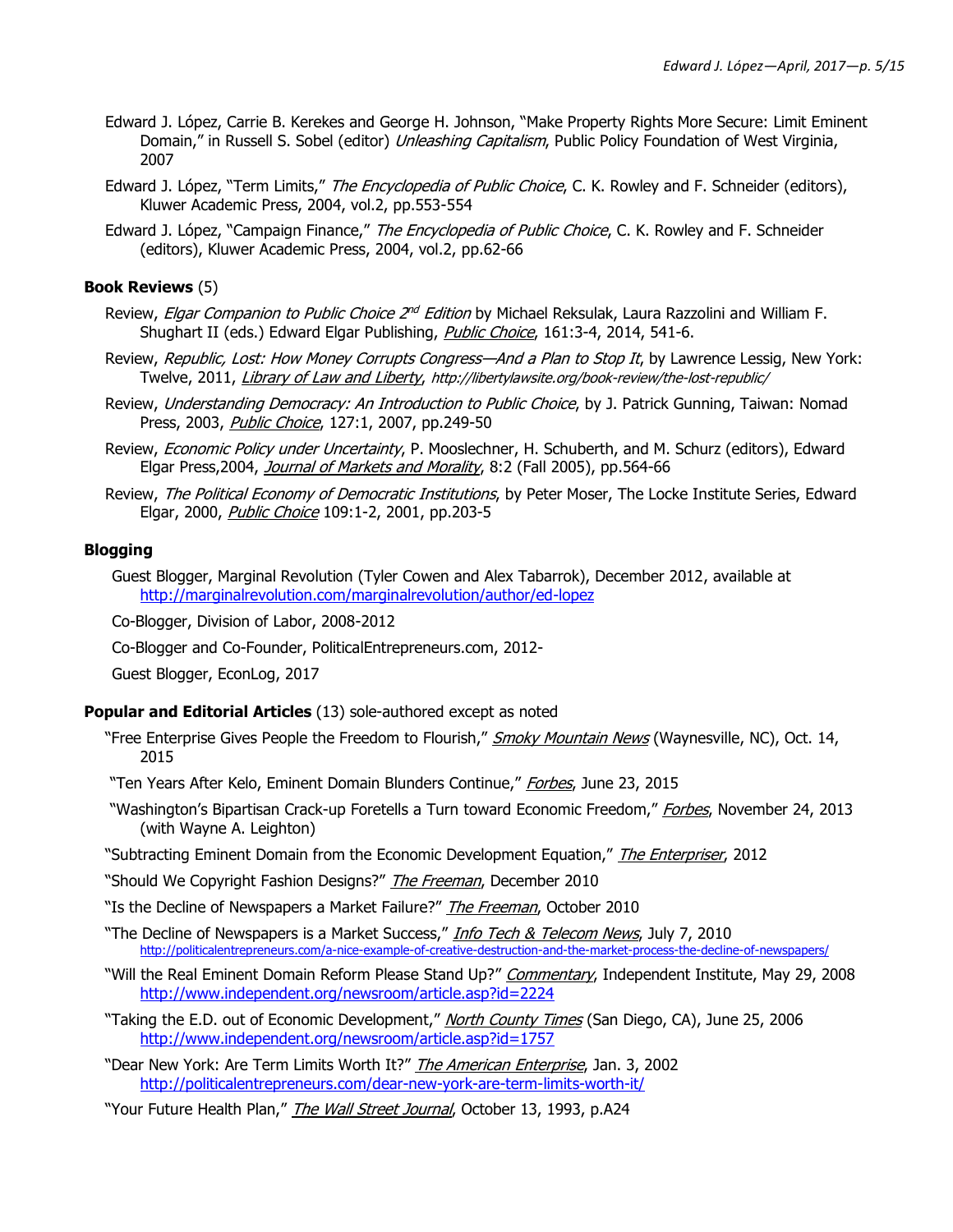"Mad Scramble at 30,000 Feet," *The Freeman*, vol.50, no.2, February 2000, pp.42-44 "Breaking up Antitrust," The Freeman, vol.47, no.1, January 1997, pp.23-26

# **7. ADDITIONAL SCHOLARLY ACTIVITIES**

#### **Peer Reviewer for Refereed Journals** (23)

Advances in Austrian Economics Berkeley E. Journals in Economic Analysis & Policy Econ Journal Watch Educational Evaluation and Policy Analysis Electoral Studies Environmental and Resource Economics European Journal of Political Economy The Independent Review International Tax and Public Finance Journal of Entrepreneurship & Public Policy Journal of Institutional Economics

The Journal of Economics and Finance Education The Journal of Politics The Journal of Private Enterprise The Journal of Theoretical Politics Managerial and Decision Economics The Open Journal of Political Science Political Research Quarterly Public Administration Review Public Choice Review of Austrian Economics Southern Journal of Entrepreneurship State Politics and Policy Quarterly

## **Peer Reviewer for Academic Publishers and Foundations** (9)

Oxford University Press Stanford University Press Cambridge University Press Springer Science & Business Books John Templeton Foundation Earhart Foundation Employment Policies Institute Mineta Transportation Institute

## **Invited Research Presentations to Faculty** (30) to economics departments except as noted

| New York University, Department of Economics Colloquium on Market Process, March 27, 2017                                                                                                                                                                                                                                 |
|---------------------------------------------------------------------------------------------------------------------------------------------------------------------------------------------------------------------------------------------------------------------------------------------------------------------------|
| Informal Norms Trump Formal Constraints: Lessons from the Fiscal History of the United States<br>Troy University, Manuel H. Johnson Center for Political Economy, October 15, 2014                                                                                                                                        |
| Ideas and Interests: Explaining Political Change<br>Texas Tech University, Free Market Institute, Templeton Mini-Conference on the Origins of Economic<br>Freedom, Keynote Paper, September 12, 2014                                                                                                                      |
| Testing Democracy in Deficit: Keynesian Economics in a Buchanan World<br>San Jose State University, Friday Workshop, November 15, 2013<br>Utah State University, Lunch Workshop, October 8, 2013                                                                                                                          |
| Political Entrepreneurship and Political Change<br>North Carolina State University, Austrian Economics Colloquium, February 15, 2013                                                                                                                                                                                      |
| The Problem with the Holdout Problem<br>Utah State University, October 8, 2013<br>College of Charleston, February 7, 2013<br>George Mason University, PPE Workshop, November 18, 2011<br>University at Buffalo (Department of Political Science), September 26, 2011<br>Francisco Marroquín University, November 12, 2010 |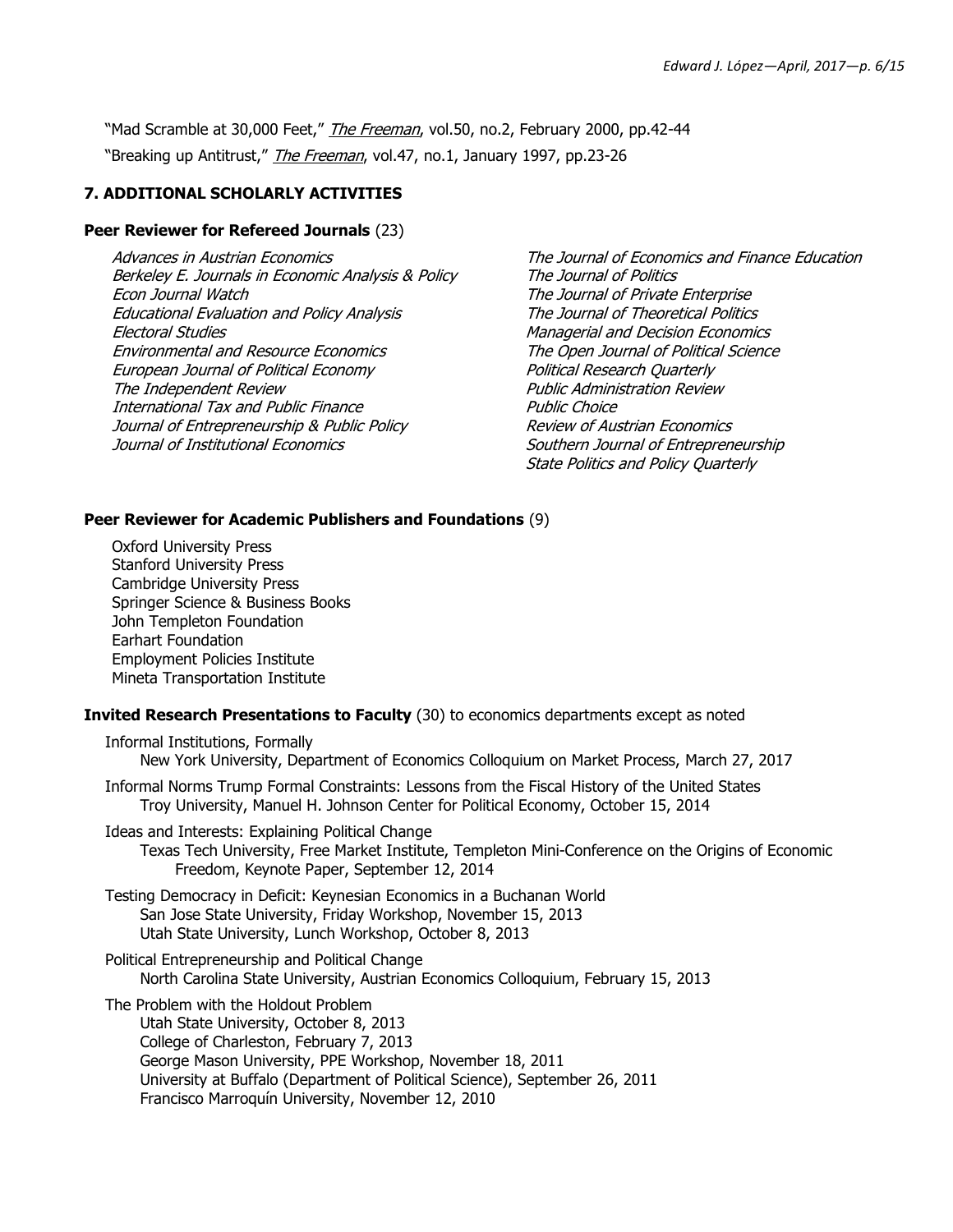Bowling Green State University (Social Philosophy & Policy Center), July 14, 2010 The Holdout Problem as a Guide to Public Policy University of Wisconsin La Crosse, February 23, 2010 The (Ab)Use of Takings for Economic Development University of Missouri St. Louis, April 28, 2009 Divided We Vote University of Dayton, April 22, 2009 Pass a Law, Any Law, Fast! State Legislative Responses to the Kelo Backlash Rhodes College, January 10, 2008 College of Charleston, November 9, 2007 San José State University, March 19, 2007 West Virginia University, October 13, 2006 Who Will Deregulate the Deregulators? Clemson University, (Festschrift conference for Robert D. Tollison) November 8, 2007 Law Without Romance: Public Choice and Legal Institutions West Virginia University, September 21, 2007 Strategic Institutional Choice: Voters, States, and Congressional Term Limits San José State University, March 7, 2005 Government Accountability Office, February 2005 Hampden-Sydney College, February 2005 What Endowment Effect? A Public Good Experiment University of Texas at Arlington, November 14, 2003 Policy Reversal: Senate Voting on the Endangered Species Act University of Texas at Arlington, April 18, 2003 Committee Assignments and the Cost of Legislative Loyalty University of Oklahoma, November 12, 1999 The Political Economy of Congressional Term Limits Baylor University, February 1998 University of North Texas, February 1998 Center for Study of Public Choice (George Mason University) November 5, 1997 **Participation at Academic Conferences** Perennial presenter at annual meetings of: Public Choice Society Association of Private Enterprise Education Southern Economic Association One or more presentations at annual meetings of: American Economic Association / Allied Social Sciences Association European Public Choice Society Clemson Institute for the Study of Capitalism Gulf Coast Economics Association International Atlantic Economic Association Mont Pelerin Society Society for Development of Austrian Economics Western Economic Association

Select conference presentations:

"Exchange Opportunities Between Think Tanks and Academia: Symbiosis in the Intellectual Structure of Production," Mont Pelerin Society General Meetings, Miami FL, September 2016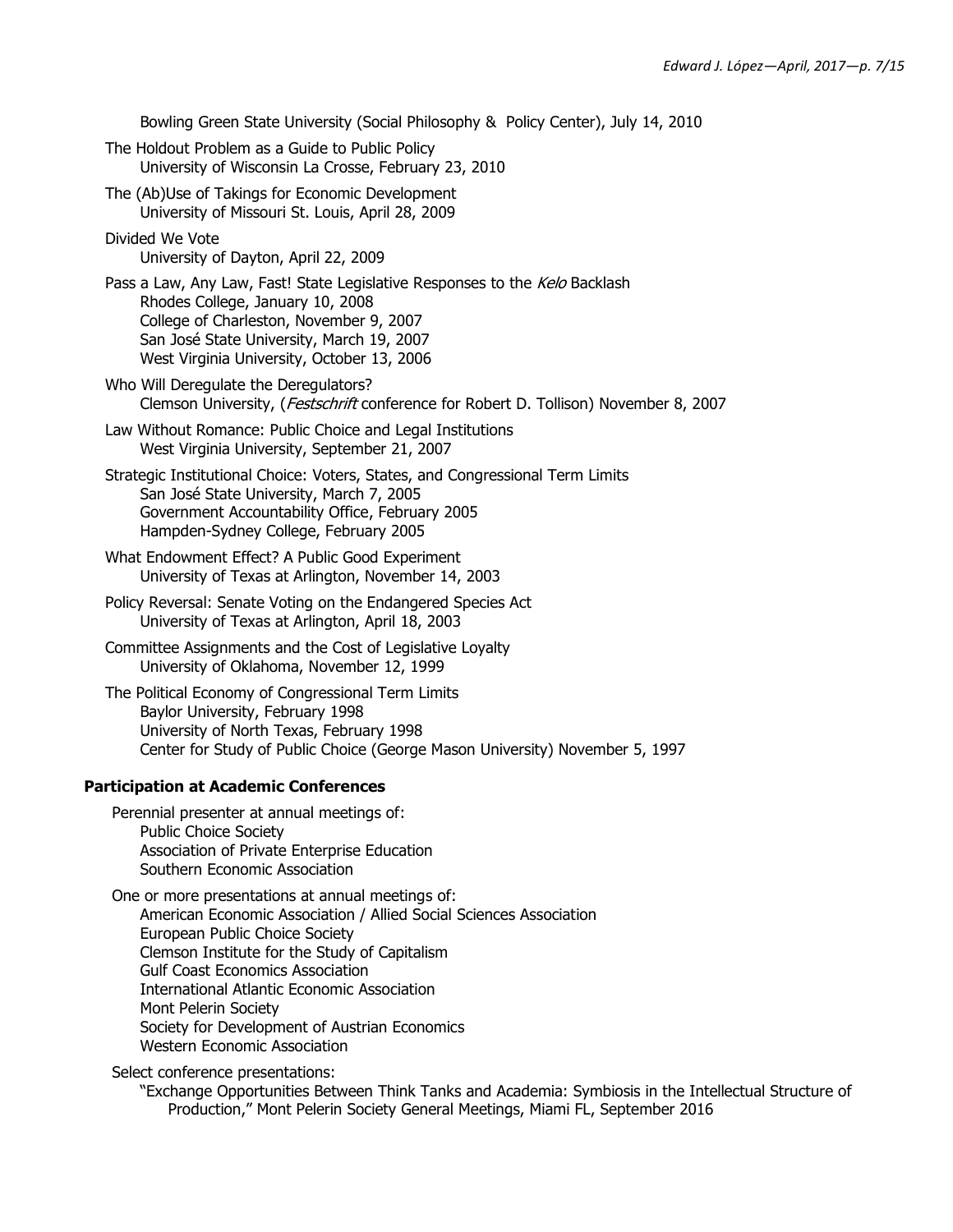- "Knut Wicksell and Vilfredo Pareto in Public Choice Thought (Discussant)" American Economic Association, History of Economics Society, San Francisco, January 4, 2016
- "Gordon Tullock: Personal Remembrances," George Mason University Department of Economics Memorial Conference, Arlington VA, October, 2015
- "The Economics and Politics of Copyright" BB&T Moral Foundations of Capitalism Conference, Clemson University, May 2015

"Gordon Tullock: Field-Impacting Scholar" Association of Private Enterprise Education, Cancun, April 2015

- "Incorporating Ideas and their Communication into Political Economy" Association of Private Enterprise Education, Cancun, April 2015
- "The Evolution of Federal Budget Rules and the Effects on Fiscal Policy: How Informal Norms Trump Formal Constraints," Public Choice Society, San Antonio, March 2015
- "Euphemism in Politics: Comments on The Power of Glamour by Virginia Postrel," Association of Private Enterprise Education, Las Vegas, April 2014
- "The Domain of Public Choice and the Future of the Public Choice Society," Presidential Address, 51st Annual Meetings of the Public Choice Society, March 8, 2014
- "Comments on *Out of Poverty: Sweatshops in a Global Economy* by Benjamin W. Powell," Southern Economic Association, Tampa, November 2013
- "The Old Time Fiscal Religion in the Aftermath of Keynes," Moral Foundations of Capitalism Conference, Clemson Institute for the Study of Capitalism, May 29, 2013.
- "The Importance of the History of Economic Thought" Association of Private Enterprise Education, April 2013
- "The Problem With the Holdout Problem" Southern Economic Association, Washington, DC, November 2011
- "Ranking Terminal Masters Programs and the Classical Liberal Niche," Association of Private Enterprise Education, April 2011
- "Brief, Renewable, and Private: A Better Fashion Copyright," Association of Private Enterprise Education, April 2010
- "Of Human Action and Human Design: Adaptive Entrepreneurship and the Marketization of Fashion," Southern Economic Association, Society for the Development of Austrian Economics, November 2008
- "Divided We Vote: Why Do Voters Support Divided Government?"

Public Choice Society, March 2009

Southern Economic Association, November 2009

- "Pass a Law, Any Law, Fast! State Legislative Responses to the Kelo Backlash," International Atlantic Economic Association, Montreal, QC, Canada, October 2008
- "Strategic Institutional Choice: Voters, States, and Congressional Term Limits," European Public Choice Society, Turku, Finland, April 2006
- "The Endowment Effect in a Public Good Experiment," European Public Choice Society, Turku, Finland, April 2006

Select sessions organized and chaired:

Ayn Rand vs. John Steinbeck, Association of Private Enterprise Education, 2016

Adapting Socratic Discussion Format to the University Classroom, Association of Private Enterprise Education, 2016

Economic Action Depends on the Language of Ideas, Association of Private Enterprise Education, 2015 The Austrian Economists go to Business School, Association of Private Enterprise Education, April 2014 Ways of Teaching Public Choice, Association of Private Enterprise Education, April 2013

- Academics Writing for Public Audiences: Panel Discussion of Academics and Practitioners, Association of Private Enterprise Education, Las Vegas, April 2010
- Law Without Romance: Symposium of papers in *The Pursuit of Justice*, Southern Economic Association, 2007

Regular participant at Liberty Fund conferences

Attendee at Mont Pelerin Society General Meetings

Member: September 2012, Prague; September 2014, Hong Kong; September 2017, Miami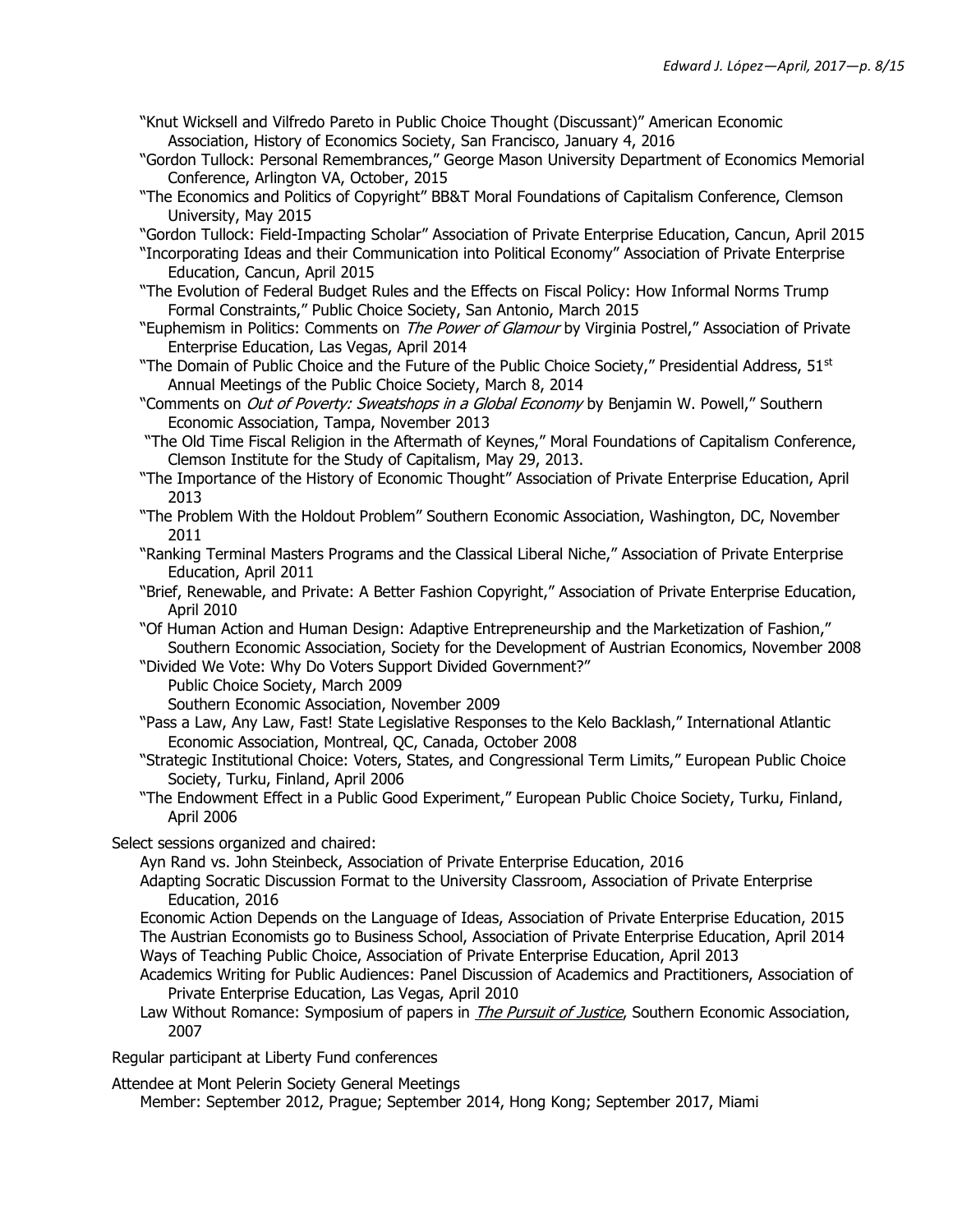Guest Member: November 2006, Guatemala City

- Visiting Graduate Student Workshop in Experimental Economics, Interdisciplinary Center for Economic Science, Summer 2001
- Salvatori Fellow, Foundations of American Liberty, Salvatori Center for Appreciation of the Founding Fathers, The Heritage Foundation, June 6-16, 1999

#### **Academic Conferences Directed and Led**

Executive Director, Annual Meetings of the Public Choice Society, 2012-present

- Program Chair (President), The 51<sup>st</sup> Annual Meetings of the Public Choice Society (315 participants, 72 concurrent sessions, 6 plenary presentations), Charleston, SC, March 6-9, 2014
- Discussion Leader, "Justice at a Distance by Loren Lomasky and Fernando Tesón," (16 participants), Mercatus Center Manuscript Conference, June 5-7, 2013
- Program Chair (President), The Public Choice Society at 50 Years (275 participants, 64 concurrent sessions, 16 plenary presentations), New Orleans, March 7-10, 2013
- Discussion Leader, "*The Limits of Liberty* by James M. Buchanan," Liberty Fund Colloquium (16 participants), March 31, 2012, Las Vegas, NV
- Program Chair (Vice President), "Visible and Invisible Hands in the Market: Assessing the New Interventionism," Annual Meetings of the Association of Private Enterprise Education (390 participants, 72 concurrent sessions, 4 plenary sessions), April 11-13, 2010, Las Vegas, NV
- Director, "Mechanism Design and Hayek's Challenge to Economics," Liberty Fund Colloquium (16 participants), October 22-25, 2009, La Jolla, CA
- Discussion Leader, "Externalities, Liberty, and the Role of the State," Liberty Fund Colloquium (16 participants), September 24-27, 2009, Vervins-en-Thiérache, France
- Director and Discussion Leader, "Liberty and Equality in Fashion Design," Liberty Fund Socratic Seminar (16 participants), January 29, 2008

Director and Discussion Leader, "New Theories of Democratic Failure," Liberty Fund Socratic Seminar (16 participants), October 30-November 1, 2008

#### **Public Lectures to Business, Community, and Student Groups** (85)

Design Copyists: Are They Parasites or Innovators? St. John's University, March 27, 2017 The Ohio State University, November 11, 2016 Christopher Newport University, September 6, 2016

Radical Ideas for Radical Times (Closing Dinner Talk), Classical Liberals in the Carolinas, Johnson & Wales University (Charlotte, NC), January 9, 2016

Hayek's The Constitution of Liberty and Why I am Not a Conservative Institute for Humane Studies and Students for Liberty, Regional Conference, College of Charleston, Nov. 14, 2015

Prospects for Pro-Market Reform: A View from 1962 Bastiat Society of Indianapolis, February 24, 2016 Friedman Lecture, Milton Friedman Legacy Day, John Locke Foundation, Raleigh NC, July 31, 2015

- Ideas vs. Interests in Political Change: Exchange Opportunities Between Think Tanks and Academia (Keynote Address), Institute for Humane Studies and Mercatus Center, Advanced Policy Seminar, May 29, 2015
- The Rules of Sports and the Rule of Law, Sports as Controlled Laboratory of Ideas, and Sports Leagues as Rules of Private Governance (three lectures) Foundation for Economic Education, Chapman University, June 25-27, 2015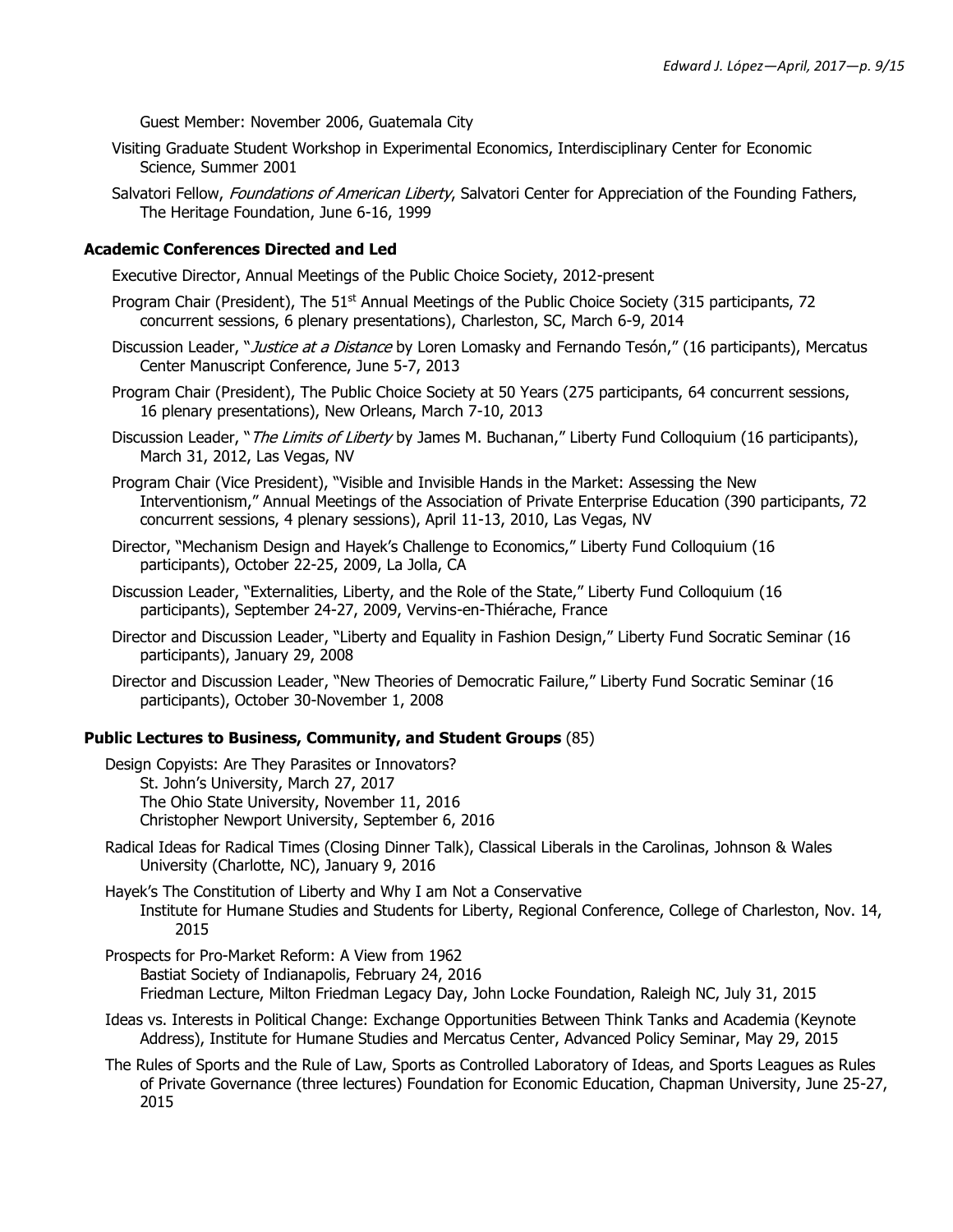- Lessons from the Fiscal History of the United States—Comment on Nobel Laureate Thomas Sargent Burkett Miller Distinguished Lecture Series, Scott L. Probasco, Jr. Chair of Free Enterprise, University of Tennessee-Chattanooga, October 6, 2014
- The Economics and Politics of Copyright
	- Institute for Humane Studies, Weekend Exploring Governments, Markets & Liberty, College of Charleston, Feb. 6, 2015
- Bottom-Up Politics: Being Agents of Beneficial Change

Florida Southern College, Politics-Law-Economics Lecture Series, February 24, 2015 Institute for Humane Studies, Weekend Exploring Governments, Markets & Liberty, College of Charleston, Feb. 7, 2015 Providence College, Department of Economics Lecture Series, October 27, 2014 Stonehill College, Department of Economics Lecture Series, October 28, 2014 North American Regional Conference, Students for Liberty, Harvard University, October 25, 2014 Samford University, Economics Lecture Series, October 16, 2014 Troy University, Manuel Johnson Center for Political Economy, October 15, 2014 Hampden-Sidney College, April 24, 2014 San José State University, Provocative Lecture Series, November 14, 2013

Madmen, Intellectuals, and Academic Scribblers

Mercatus Center Graduate Student Programs, March 21, 2014 Kenyon College, October 2, 2013 Ohio State University, October 3, 2013 Piedmont Economics Club, Greenville, SC, April 9, 2013 Bastiat Society of Charlotte (NC), March 27, 2013 Johnson and Wales University, Charlotte, NC, March 27, 2013 Charleston Southern University, North Charleston, SC, March 26, 2013 Bastiat Society, Charleston, SC, February 6, 2013 Columbia (SC) Economics Club, February 6, 2013 Foundation for Economic Education Winter Freedom Academy, Naples FL, February 2, 2013 University of Toronto (Institute for Liberal Studies Day Seminar), January 19, 2013 Cato Institute, Book Forum, January 17, 2013 Western Carolina University, Free Enterprise Speaker Series, November 29, 2012

Fashion Copyright? In Defense of Innovative Copyists Florida Atlantic University, Undergraduate Speaker Series, February 23, 2015 Wake Forest University College of Business, November 19, 2014 Mercatus Center Graduate Student Programs, March 22, 2014 Ohio State University, October 3, 2013 Metropolitan State College of Denver, March 28, 2012 San José State University, Phi Alpha Theta, November 23, 2010 Francisco Marroquín University, November 11, 2010 College of Charleston, October 26, 2010

Is Making a Profit Morally Defensible? Winthrop University, February 20, 2014 Mont Hamilton Society, San José, Calif., November 14, 2013 Western Carolina University, Civil Discussions Series, April 24, 2013

- Fiscal cliffs, election tsunamis and other political events that impact the economic climate in the coming year North American Millers Association, Annual Meeting, October 25-27, 2012
- Two Madmen, an Intellectual, and an Academic Scribbler Walk Into a Bar… Campbell University, Politics, Law, and Economics Lecture Series, September 23, 2013 Leadership Highlands (business group), Highlands, NC, November 7, 2012 Rhodes College, Political Economy Program, October 5, 2012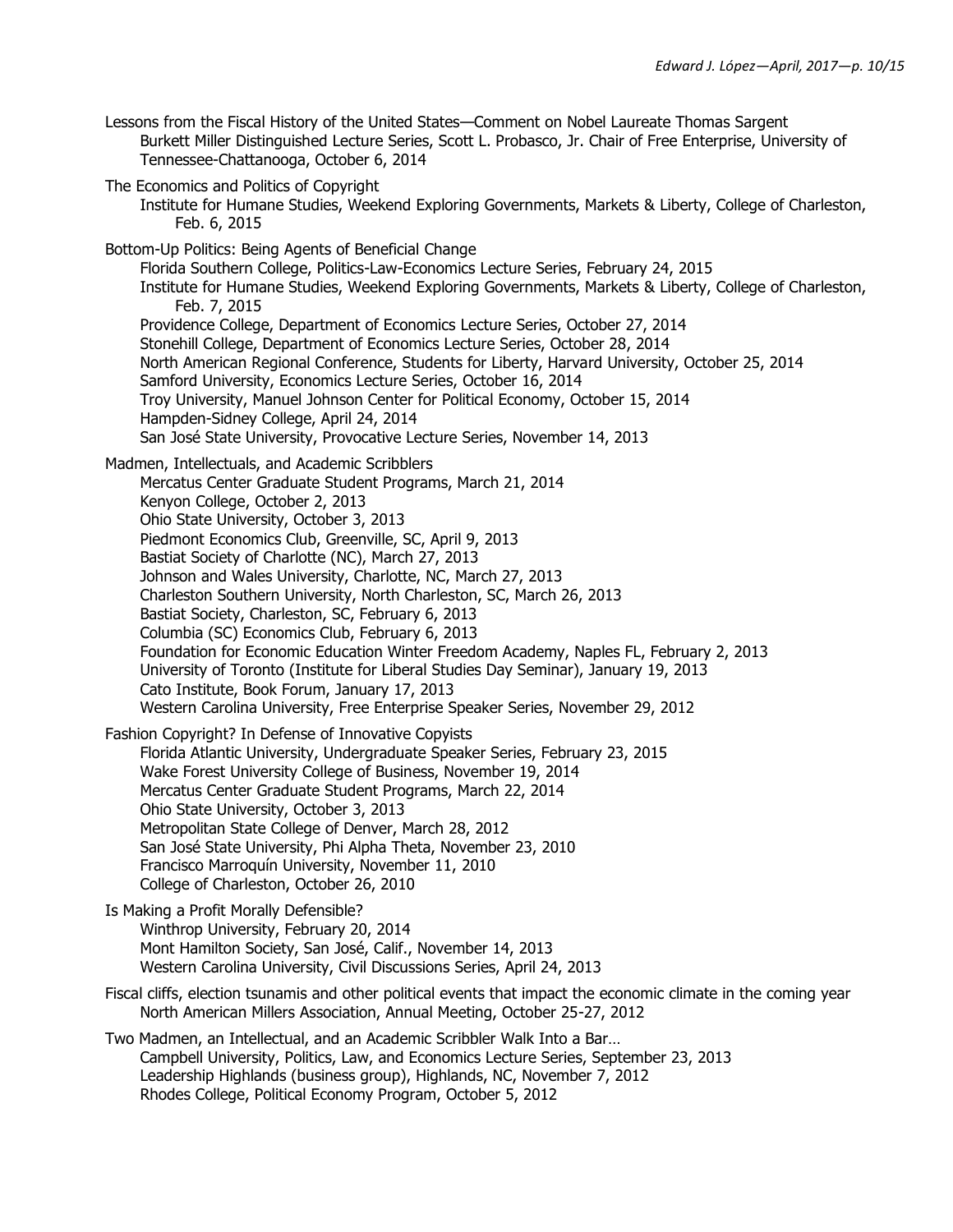SMU Cox School of Business, O'Neil Center for Global Markets and Freedom, September 14, 2012

Keynes vs. Hayek: Who is Winning? University of Calgary, Institute for Liberal Studies, October 1, 2011

The Rule of Law: How is it Measured and How Does it Matter? University of Lethbridge, Institute for Liberal Studies, Lethbridge, Alberta, September 30, 2011 Competition & Entrepreneurship; Regulation & Intervention; Business Cycles; Public Choice (four lectures over four days)

Foundation for Economic Education, June 13-17, 2011

Is the U.S. Justice System Broken? (panel with David D. Friedman and Chief Judge Alex Kozinski discussing The Pursuit of Justice), The Independent Institute, December 9, 2010

Market Failure vs. Government Failure (panel with Dan Hausman, Professor of Philosophy) University of Wisconsin - Madison, February 22, 2010

Fashion and Freedom: The Case for Design Knock-offs St. John Fisher College, February 21, 2011 Loyola College of New Orleans, October 28, 2010 Pennsylvania State University, University Lecture Series, November 9, 2009

Public Choice as a Lens for Viewing Social Change Brown University, Institute for Humane Studies Social Change Workshop, June 15, 2009

The (Ab)Use of Takings for Economic Development Smith Center for Private Enterprise, Cal State East Bay, March 7, 2012 Loyola College of New Orleans, October 13, 2011 Berry College, October 25, 2010 University of South Alabama, Mitchell College of Business, March 5, 2010 Beloit College, Upton Forum Lecture Series, October 9, 2009 Brown University, Institute for Humane Studies Social Change Workshop, June 15, 2009

Liberty, Public Choice, and the Realities of Politics (keynote address) Fraser Institute, Liberty and Public Choice Conference, Montreal, QC, May 8, 2009

Why is Good Economics Often Not Good Politics? McGill University Faculty Club, Montreal, QC, May 7, 2009

Guaranteeing a Basic Income? (roundtable) University of Virginia, Institute for Practical Ethics, November 6-8 2008

- Campaign Finance: On the Contrary Metropolitan State College, Exploring Economic Freedom Series, October 24, 2008
- Kelo and its Discontents (debate with Wesley Horton, Counsel for Respondent before U. S. Supreme Court in Kelo v. City of New London) Trinity College, September 11, 2008

Beyond "Incentives Matter": Institutions and Ideas in the New Economics of Politics The Bastiat Society, Charleston, SC, June 7, 2008

Global Capitalism and the Rent Seeking Society Charles G. Koch Charitable Foundation, May 8, 2008

Incentives, Institutions, Ideas, and Information Hillsdale College, April 15, 2008

Is Free Trade Fair? Rhodes College, January 10, 2008 California State University East Bay, May 7, 2007

Innovation, Monopoly, and Antitrust The Independent Institute, August 9, 2007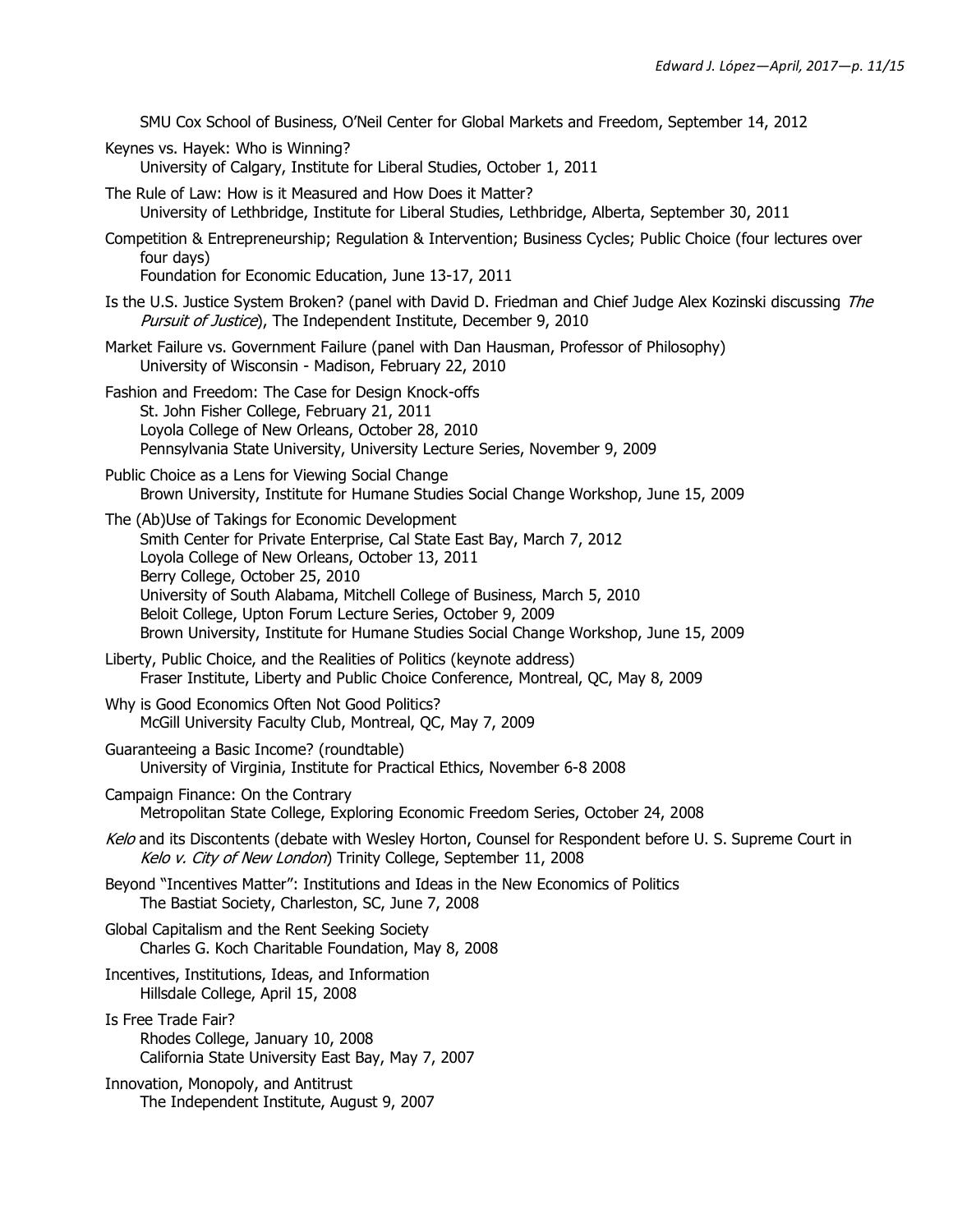What is Political Capital? Francisco Marroquín University, May 19, 2005

- Term Limits in Congress Texas Christian University, October 29, 1998 Baylor University, February 1998
- Economics and Politics of Antitrust Enforcement Charles G. Koch Charitable Foundation, Summer Fellows Program, June 1998

## **Media Interviews and Citations** (25)

Podcast interview (60 minutes), Political Entrepreneurship and the Madmen in Authority, Social Change Podcast with Matt Needham on iTunes, October 31, 2016

Newsprint interview, Virginia Daffron, Asheville leaders and organizations weigh in on bond choice," Mountain Xpress, October 21, 2016 [https://mountainx.com/news/asheville-leaders-and-organizations-weigh-in-on](https://mountainx.com/news/asheville-leaders-and-organizations-weigh-in-on-bond-choice/)[bond-choice/](https://mountainx.com/news/asheville-leaders-and-organizations-weigh-in-on-bond-choice/)

Radio interview (live), Budget deficits and debt, Ed Dean Show, November 17, 2015

- Radio interview (live satellite), Budget deficits and debt, POTUS Radio Sirius/XM 124, November 16, 2015 Television interview (local news), Shoppers beware of variable pricing, WLOS Asheville, November 24, 2015, [https://www.google.com/url?q=http://www.wlos.com/news/features/news-13](https://www.google.com/url?q=http://www.wlos.com/news/features/news-13-investigates/stories/Shoppers-Beware-Prices-Vary-Store-to-Store-Online-to-Apps-235953.shtml) [investigates/stories/Shoppers-Beware-Prices-Vary-Store-to-Store-Online-to-Apps-235953.shtml](https://www.google.com/url?q=http://www.wlos.com/news/features/news-13-investigates/stories/Shoppers-Beware-Prices-Vary-Store-to-Store-Online-to-Apps-235953.shtml)
- Television interview, Economies and Social Change, "Free to Exchange Episode 11," PBS affiliate KTTZ TV (Lubbock, Texas) and Free Market Institute at Texas Tech University, aired January 26, 2015. 12-minute interview with host Benjamin Powell, Ph.D.

<https://www.youtube.com/watch?v=5UHbecLhMVk&feature=youtu.be>

- Television interview, Intellectual Property in Fashion and Music, "Free to Exchange Episode 9," PBS affiliate KTTZ TV (Lubbock, Texas) and Free Market Institute at Texas Tech University, aired January 26, 2015. 12-minute interview with host Benjamin Powell, Ph.D. [https://www.youtube.com/watch?v=6nXvJU\\_Ku58](https://www.youtube.com/watch?v=6nXvJU_Ku58)
- Television interview, The War Against the Little Guy, "Stossel," Fox Business Network, May 16, 2013, [http://video.foxbusiness.com/v/2472213347001/stossel---05162013/?playlist\\_id=1794596212001](http://video.foxbusiness.com/v/2472213347001/stossel---05162013/?playlist_id=1794596212001)
- Newsprint interview, Jon Ostendorff, "Businesses Wary of Minimum Wage Hike," Asheville Citizen Times, February 13, 2013, <http://www.citizen-times.com/article/20130216/NEWS/302160043/Businesses-wary-wage-hike>
- Television "The January Jobs Report," (live on-set television interview), NBC Bay Area, February 3, 2012 "How Effective is the Spare the Air Program?" (taped television interview) NBC Universal, January 11, 2012
- <http://www.nbcbayarea.com/news/local/How-Effective-is-the-Spare-the-Air-Program-136972813.html> "Bay Area Expert Discusses Economic Freedom," (live on-set television interview), NBC Bay Area, September 20, 2011, [http://www.nbcbayarea.com/on-air/as-seen-](http://www.nbcbayarea.com/on-air/as-seen-on/Bay_Area_Expert_Discusses_Economic_Freedom_Bay_Area-130326498.html)

[on/Bay\\_Area\\_Expert\\_Discusses\\_Economic\\_Freedom\\_Bay\\_Area-130326498.html](http://www.nbcbayarea.com/on-air/as-seen-on/Bay_Area_Expert_Discusses_Economic_Freedom_Bay_Area-130326498.html)

- "Bay Area Expert Analyzes Jobs Bill," (live on-set television interview), NBC Bay Area, September 12, 2011, [http://www.nbcbayarea.com/news/local/Bay\\_Area\\_Expert\\_Analyzes\\_Jobs\\_Bill\\_Bay\\_Area-129861948.html](http://www.nbcbayarea.com/news/local/Bay_Area_Expert_Analyzes_Jobs_Bill_Bay_Area-129861948.html)
- Newsprint interview, Jeff Cianci, "Pot Clubs and Medical Card Holders Feel the Grind of San Jose City Hall," Spartan Daily, Sep. 19, 2011, [http://spartandaily.com/41483/pot-clubs-and-medical-card-holders-feel](http://spartandaily.com/41483/pot-clubs-and-medical-card-holders-feel-the-grind-of-city-hall)[the-grind-of-city-hall](http://spartandaily.com/41483/pot-clubs-and-medical-card-holders-feel-the-grind-of-city-hall)
- Newsprint interview, Bruce Walker, "Blogger Seeks Shield Law Protection in Jersey Supreme Court," Info Tech & Telcomm News, March 3, 2011<http://tinyurl.com/3syen4p>
- Podcast interview (60 minutes), The Pursuit of Justice: Law and Economics of Legal Institutions, The Independent Institute, December 6, 2010,<http://www.independent.org/blog/index.php?p=8807>
- Live webinar interview (45 minutes with callers), Economic Development Takings, Foundation for Economic Education, Idea Room, October 6, 2010, <http://www.fee.org/event/idea-room-with-professor-edward-j-lopez/>
- Podcast interview (20 minutes) discussing The Pursuit of Justice: Law and Economics of Legal Institutions, Kosmos, September 7, 2010, [http://www.kosmosonline.org/group-post/podcast-ed-lopez-his-new-book-pursuit](http://www.kosmosonline.org/group-post/podcast-ed-lopez-his-new-book-pursuit-justice)[justice](http://www.kosmosonline.org/group-post/podcast-ed-lopez-his-new-book-pursuit-justice)
- Bruce Walker, "Connecticut AG Conducts E-book Price Fixing Investigation," Info Tech & Telcomm News, August 18, 2010 (news print interview)<http://alturl.com/ybxoz>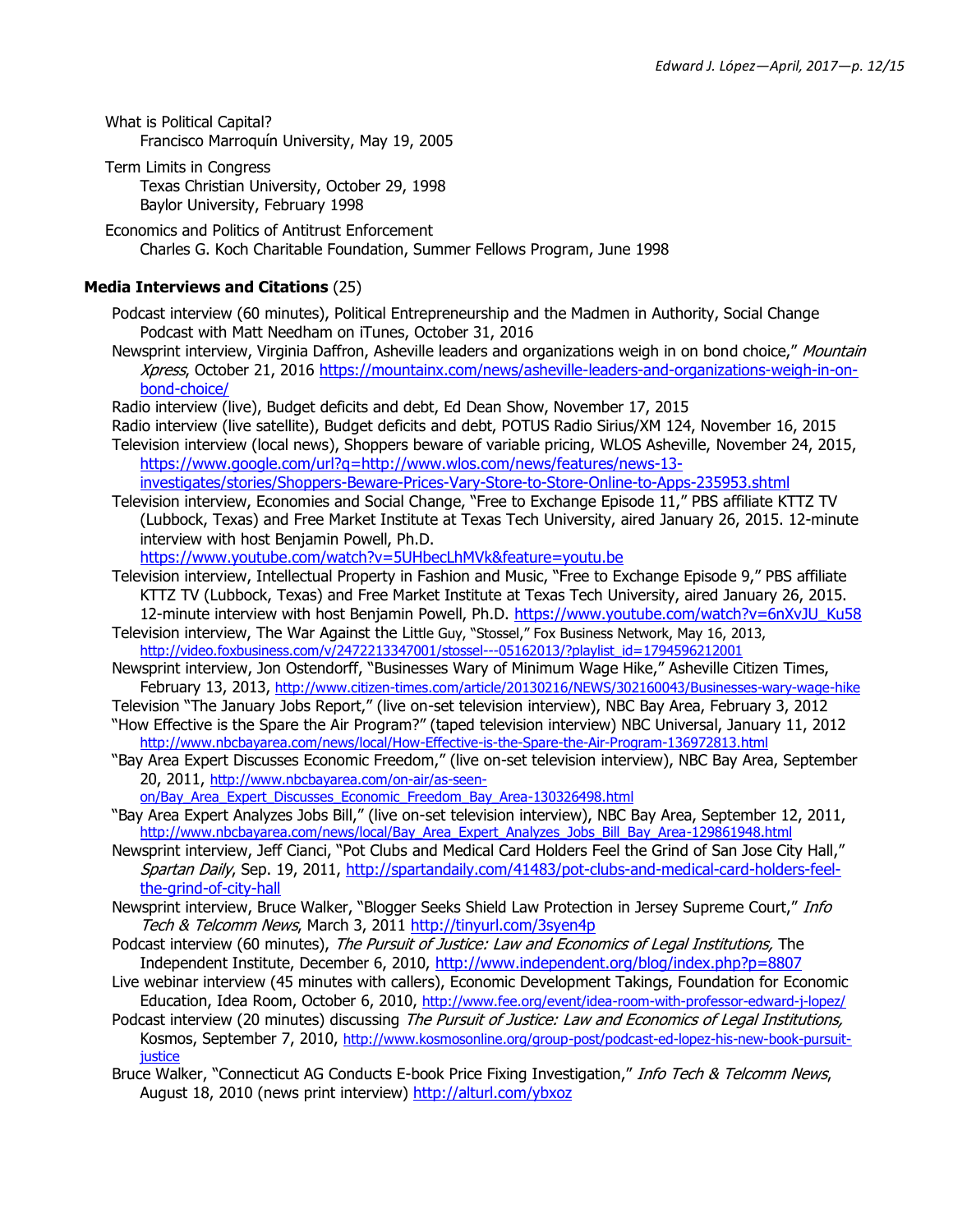Podcast interview (20-minutes), Is the Decline of Newspapers a Market Failure? *Info Tech & Telcomm News*, June 29, 2010 <http://www.heartland.org/bin/media/podcasts/InfoTech/ittn62910.mp3>

Radio interview (one-hour with callers), Securing property rights and eminent domain, KVOI AM radio, Tucson, AZ, July 21, 2008

Owen McShane, "It's Who You Are, Not Where You Are," National Business Review (New Zealand), November 30, 2007 (citing 2007 Policy Report with Tom Means & Ed Stringham)

Television interview (local news), Energy prices and obesity, NBC 11, San Jose, May 4, 2006

Television interview (local news), Housing prices, Noticiero 48 Bay Area Telemundo, Oct. 11, 2005

Chris Sulentrop, "America's New Political Capital," Slate, Nov. 30, 2004 (citing 2002 Review of Austrian Economics article on political entrepreneurship) <http://www.slate.com/id/2110256>

Film interview, Monopoly and Competition, Choices and Change, PBS and Dallas Community College District, Spring 2000 (interviewed for principles of economics courses on video)

#### **8. SERVICE ACTIVITIES**

#### **Campus Service, Western Carolina University (2012-present)**

Director, Center for the Study of Free Enterprise, 2016-present Director, BB&T Moral Foundations of Capitalism Programs, 2012-present Member, Dean's Advisory Committee, College of Business, 2017-present Member, Implementation Advisory Board, Center for the Study of Free Enterprise, 2016 Member, University Collegial Review Council, 2014-15 Member, Department Collegial Review Committee, 2015-16 Convener (Chair), Council of Distinguished Professors, 2013-2015 Chair of Search Committee, Gimelstob-Landry Distinguished Professor, 2014-15, 2015-16 Chair of Search Committee, Associate/Full Professor of Economics, 2015-16 Member of Search Committee, Assistant Professor of Economics, 2015-16 Member of Search Committee, Vice Chancellor of Development & Alumni Engagement, 2015-16 Member of Search Committee, Vice Chancellor of Administration & Finance, 2014-15 Faculty Adviser, Economics Club / Free Enterprise Club, 2012-present Faculty Adviser, Young Americans for Liberty, 2014-2015 Member, Chancellor's Honorary Doctorate Recommendation Committee, 2012-13 Member, Economic Inequality Task Force, 2015-16 Member, College of Business Curriculum Committee, 2012-2014

### **Professional Service (in addition to 5. above)**

- Member of Selection Committee, Young Scholars Program, Association of Private Enterprise Education, 2010 present (one of four judges to award travel funds for attending annual conference)
- Co-Founder and Judge, Vincent and Elinor Ostrom Prize of the Public Choice Society, 2015-present (awarded each year to the best combined paper & presentation by a graduate student)
- Founder and Chair of Selection Committee, Student Fellows Program of the Public Choice Society, 2015 present (raise funds and convene selection committee to award travel funds for doctoral students attending annual conference)
- Reviewer, Humane Studies Fellowship Program, 2010, 2012 (one of several judges to award \$800,000 in research funds to graduate students in humanities and social sciences)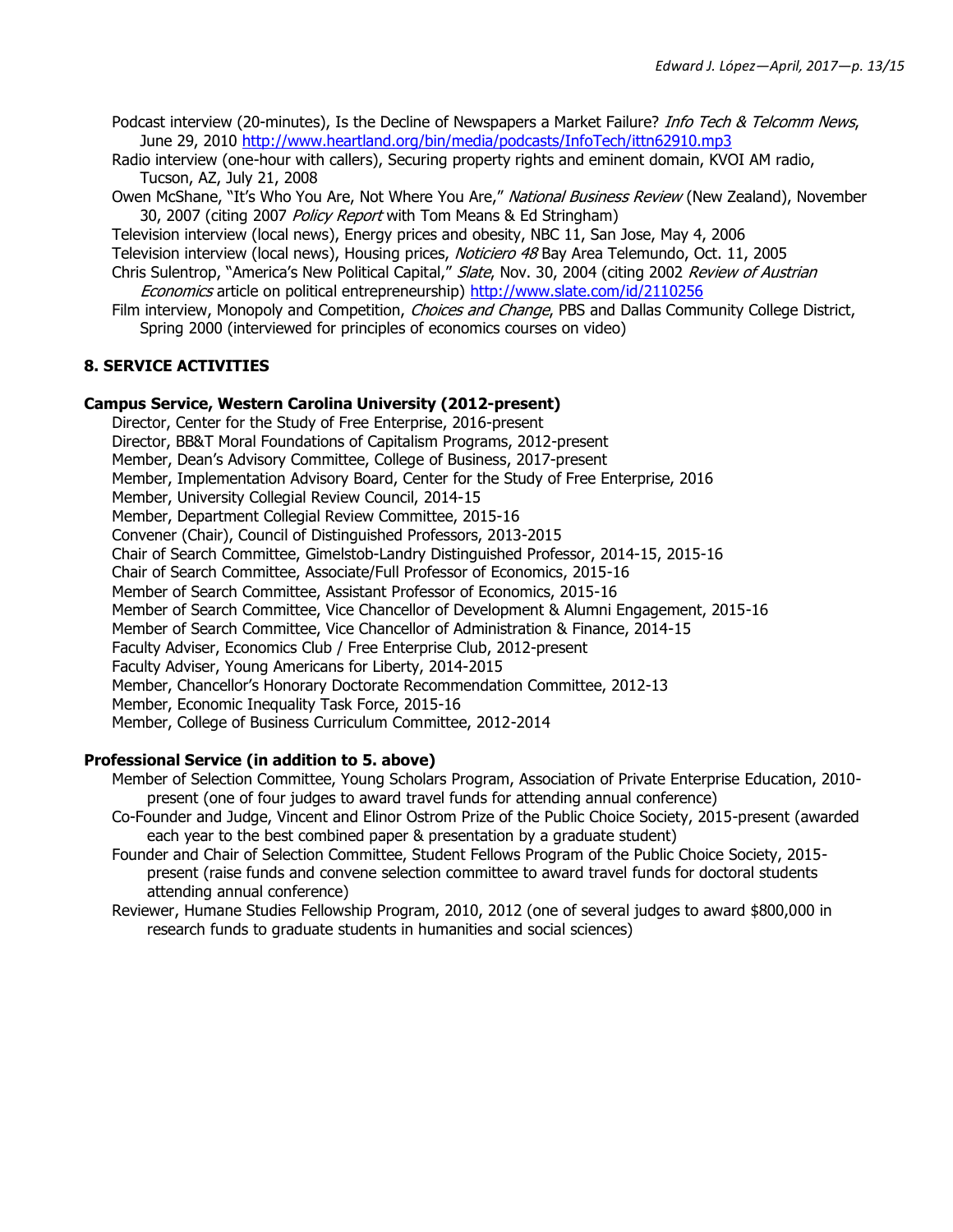## **9. TEACHING ACTIVITIES**

**Courses Taught** (1995-present)

|                              |                                      |             | <b>Cumulative</b>      |  |  |
|------------------------------|--------------------------------------|-------------|------------------------|--|--|
| <b>Graduate Courses</b>      |                                      |             | <b>Sections Taught</b> |  |  |
| <b>MBA 625</b>               | <b>Applied Business Economics</b>    | <b>WCU</b>  | 2                      |  |  |
| Econ 205B                    | Workshop in Policy Analysis          | <b>SJSU</b> | $\mathbf{1}$           |  |  |
| <b>Econ 200</b>              | Law & Economics                      | <b>SJSU</b> | 5                      |  |  |
| <b>Econ 232</b>              | <b>Public Finance</b>                | <b>SJSU</b> | $\overline{2}$         |  |  |
| Econ 5150                    | <b>Empirical Public Economics</b>    | <b>UNT</b>  | $\overline{2}$         |  |  |
| Econ 5150                    | <b>Public Finance</b>                | <b>UNT</b>  | 8                      |  |  |
| Econ 5030                    | Microeconomic Analysis               | <b>UNT</b>  | 5                      |  |  |
| <b>Econ 5000</b>             | Economic Concepts (MBA)              | <b>UNT</b>  | 6                      |  |  |
| <b>Econ 5160</b>             | <b>Public Choice Economics</b>       | <b>UNT</b>  | $\mathbf{1}$           |  |  |
| <b>Undergraduate Courses</b> |                                      |             |                        |  |  |
| <b>Econ 344</b>              | <b>Ethics of Capitalism</b>          | <b>WCU</b>  | 5                      |  |  |
| Econ 232                     | Principles of Macroeconomics         | <b>WCU</b>  | 13                     |  |  |
| Econ 1A                      | Principles of Macroeconomics         | <b>SJSU</b> | 5                      |  |  |
| Econ 1B                      | Principles of Microeconomics         | <b>SJSU</b> | 5                      |  |  |
| Econ 2A                      | Principles of Macro-Online Lab       | <b>SJSU</b> | $\overline{4}$         |  |  |
| <b>Econ 132</b>              | <b>Public Finance</b>                | <b>SJSU</b> | $\overline{2}$         |  |  |
| <b>Econ 140</b>              | Economics in Culture, Race, & Gender | <b>SJSU</b> | $\mathbf{1}$           |  |  |
| <b>Econ 141</b>              | Law & Economics                      | <b>SJSU</b> | $\overline{2}$         |  |  |
| <b>Econ 4150</b>             | <b>Public Finance</b>                | <b>UNT</b>  | 8                      |  |  |
| <b>Econ 3550</b>             | <b>Intermediate Micro Theory</b>     | <b>UNT</b>  | 11                     |  |  |
| Econ 1100                    | Principles of Microeconomics         | <b>UNT</b>  | 3                      |  |  |
| <b>Econ 340</b>              | <b>Mathematical Economics</b>        | <b>GMU</b>  | $\mathbf{1}$           |  |  |
| <b>Econ 311</b>              | <b>Intermediate Macroeconomics</b>   | <b>GMU</b>  | $\frac{2}{3}$          |  |  |
| <b>Econ 104</b>              | Contemporary Macro Principles        | <b>GMU</b>  |                        |  |  |
| <b>New Courses Developed</b> |                                      |             | <b>Date Developed</b>  |  |  |
| <b>Econ 344</b>              | Ethics of Capitalism                 | <b>WCU</b>  | Spring 2013            |  |  |
| <b>Econ 140</b>              | Economics in Culture, Race, & Gender | <b>SJSU</b> | Winter 2010            |  |  |
| Econ 5150                    | <b>Empirical Public Economics</b>    | <b>UNT</b>  | Fall 2003              |  |  |
| <b>Econ 5550</b>             | Law & Economics (graduate)           | <b>UNT</b>  | Fall 2003              |  |  |
| <b>Econ 4550</b>             | Law & Economics (undergrad)          | <b>UNT</b>  | <b>Fall 2003</b>       |  |  |

#### **Theses and Dissertations**

Robert Dixon Crouch, "The Effects of the U.S.-E.U. Doctrine of Cooperation on Antitrust Enforcement," MA Thesis, San Jose State University, Department of Economics, Fall 2011 (Chair)

Econ 5160 Public Choice Economics UNT Spring 2000

- Tu Tran, "An Examination of the Hypothesis on the Spontaneous Emergence of Markets," MA Thesis, San Jose State University, Department of Economics, Spring 2008 (Edward Peter Stringham, Chair)
- Carrie B. Kerekes, "Property Rights, Investment, and Economic Development," Doctoral Dissertation, West Virginia University, Department of Economics, 2007-08 (Russell S. Sobel, Chair)
- James R. Wollscheid, "Essays on Political Economy of Environmental Policy," Doctoral Dissertation, Southern Methodist University, Department of Economics, Spring 2005 (Per G. Fredriksson, Chair)
- Adam Dean, "The Paradox of Creativity and Business in Feature Hollywood Filmmaking: The Relationship Between Motion Picture Production and Budgeting," Masters Thesis, University of North Texas, Department of Radio, Television & Film, Spring 2005 (Alan Albarran, Chair)